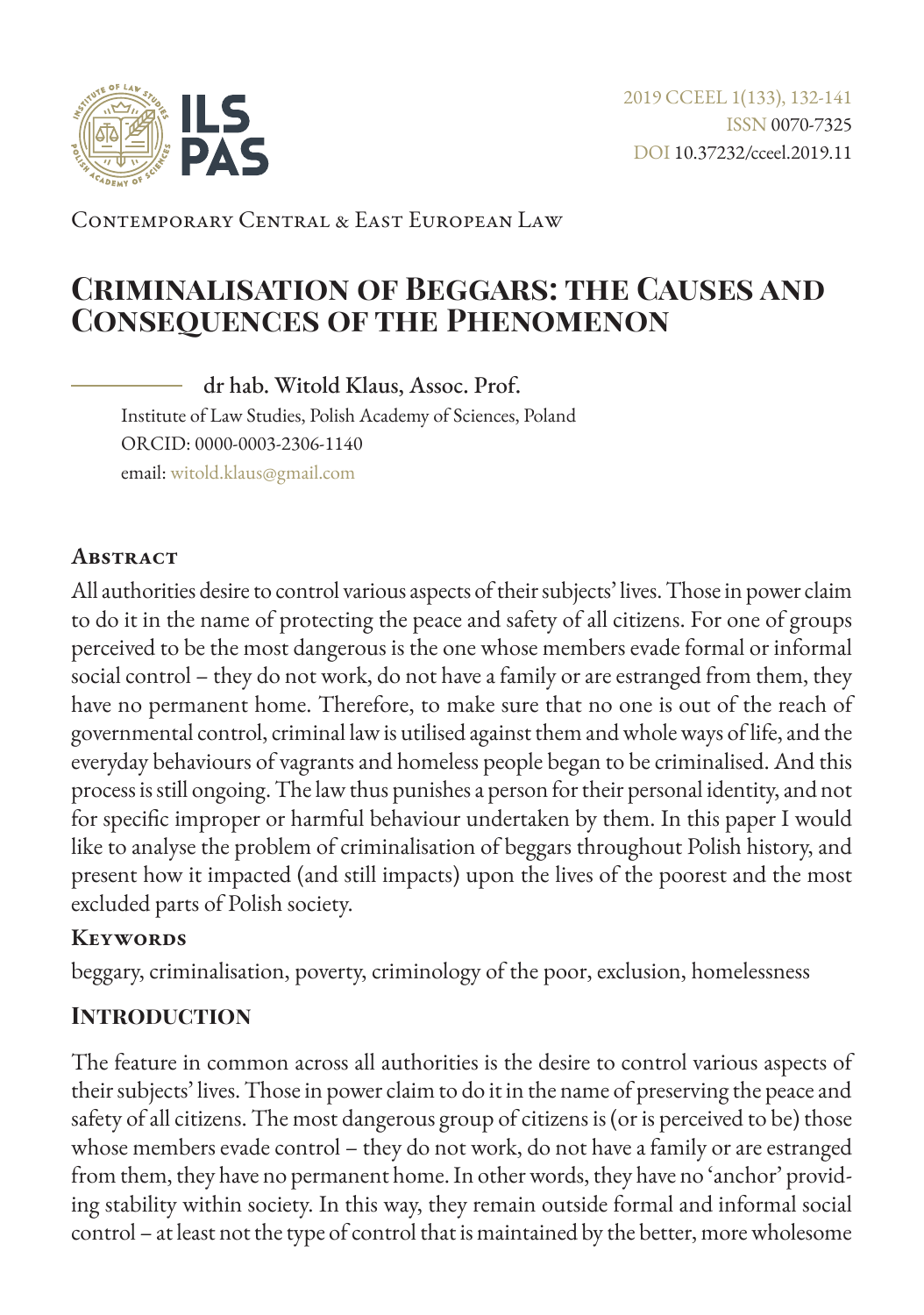sections of society.<sup>1</sup> None of this is, however, about the real or imagined threat posed by the members of this outcast group; if anything, it's the imagined threat of not having control over them and the lack of knowledge (at least on the part of the authorities) about how they will behave, making control of such behaviours even more difficult.

This leads to the formation of a group which starts to be perceived as different from the rest of the society and thus dangerous. In this way society begins the process of othering of the poor, the underclass, those seen as internally homogeneous, yet disconnected from the majority. In addition, members of this group are depicted as suffering from moral deficits that make them evil to the core. This process, in turn, is called 'a conservative demonisation'.2 That's why this group is seen as potentially dangerous and, in the eyes of the government, should be carefully monitored.

## **Controlling and punishing the poor: a short historical overview**

Just like many other European countries, from the end of the Middle Ages, Poland began the process of introducing legislation in order to regulate and limit the movement of free people, also known as drifters<sup>3</sup> or rogues. They were characterised by '*a vagrant lifestyle very much at odds with standards, norms and hierarchies of values which were commonly adopted and accepted by the circles of noble* <sup>4</sup> *people. They were individuals without real estate assets, a place called home or a job to speak of*'.5

To get by and survive, the members of the group often resorted to begging. Generally speaking, begging and taking alms was for centuries not considered to be a negative phenomenon. Quite the contrary – giving to the poor was (and still is) a principle of faith and a sign of charity. They key aspect of it, though, is who is responsible for collecting donations for the poor. In the Middle Ages it was customary for the Catholic Church to take on the role of an intermediary between rich benefactors and their poor beneficiaries (special mendicant orders were established for this purpose), and the money collected as alms constituted a significant proportion of many cloisters and churches' income. Hence, charity was institutionalised – first through the Church and its institutions, and later through other charitable organisations. This institutionalisation led to increased control over the poor, who were quickly divided into two groups – those who were entitled to receive support, and those who weren't. Authorities of many cities (especially in

<sup>1</sup> A Kossowska, *Funkcjonowanie kontroli społecznej. Analiza kryminologiczna* [Practical Aspects of Social Control. Criminological Analysis] (Agencja Scholar 1992) 35–39.

<sup>2</sup> J Young, *The Vertigo of Late Modernit* (Sage 2007) 5–6.

<sup>3</sup> S Grodziski, *Ludzie luźni. Studium z historii państwa i prawa polskiego* [The Vagabonds. The Study of the History of the Polish State and Law] (UJ 1961).

<sup>4</sup> Emphasis added WK.

<sup>5</sup> M Kamler, *Złoczyńcy. Przestępczość w Koronie w drugiej połowie XVI i pierwszej połowie XVII wieku (w świetle ksiąg sądowych i miejskich)* [The Villains. Criminality in the Polish Crown in the Second Half of the 16th and the First Half of the 17th Century (in the Light of Archives from Courts and Magistrates)] (Neriton 2010) 30.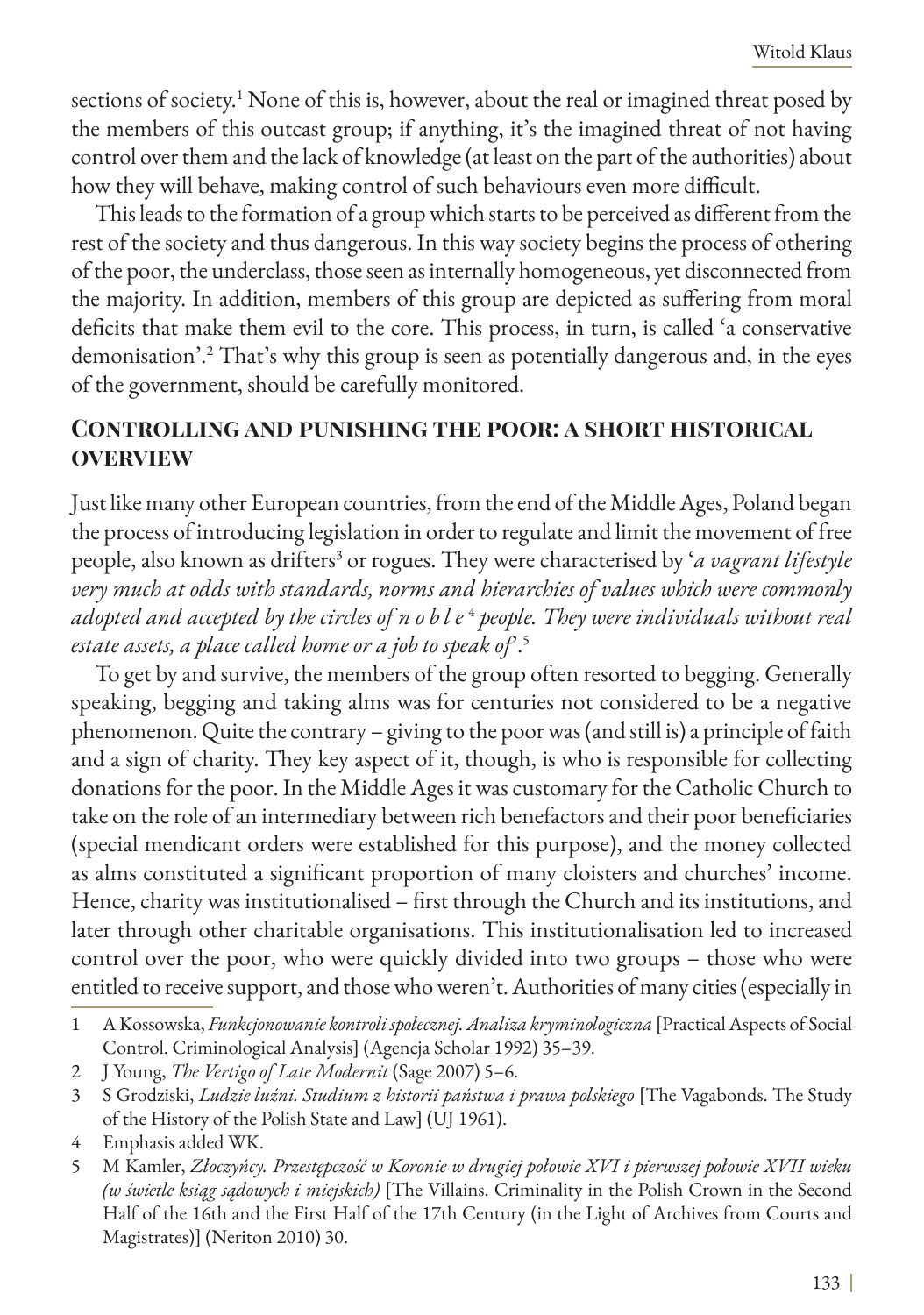Germany) began to license begging, issuing special permission to beg, and keeping registers of individuals entitled to collect money this way. In other cities (e.g. in Strasburg or Lviv) brotherhood of beggars – a form of self-organisation and self-control<sup>6</sup> – were established.

The other side of the coin when defining which poor people deserve to be helped, is the emergence of an idea that anyone capable of working should do so, rather than indulge in a life of leisure at someone else's cost. The poor should not partake in any forms of enjoyment (e.g. in taverns) – instead, they were supposed to only work or pray. Those who refused to comply with the obligation to work were banished from the city, and if they failed to honour that too, they would be flogged or thrown into prison.7 Persistent begging in Henry VIII's England was punished with mutilation and anyone caught begging for the third time was sentenced to death.<sup>8</sup>

Homeless and jobless individuals are then perceived as dangerous for the sole reason of behaving differently than the rest of the society expects them to. As a dangerous group, they should be punished. The available punishments included forced labour on public works, or being sent to the galleys.<sup>9</sup> A good illustration of this process is the conservative demonisation described above – branding people as evil and criminal simply because they are poor and have a non-standard lifestyle.

Similar legislation was introduced in Poland, where it was particularly important to exercise control over the peasants who worked the land (*chłopi pańszczyźniani*) and their attempts to escape from the noblemen who profited from their unpaid work. As of the 16th century, legislation obliged burghers and other noblemen to report such runaways, under penalty of law. Runaway peasants were used to do unpaid public work in cities, while healthy beggars were shackled and forced to do clean-up work (such as removing manure or mud). In the Enlightenment, more and more emphasis was placed on differentiating between laziness or idleness, and destitution. Beggars were sent to workhouses, with only few of them being granted licences and permission to beg (valid only in specific places and on specific days).10 Much in the same vein, the Penal Code of Congress Kingdom of Poland from 1818, in article 499 provided for punishment of people begging in public places only if they were healthy and capable of work but simply 'resort to begging out of habit or idleness only'.<sup>11</sup> Similar regulations featured in subsequent legislation in force in

<sup>6</sup> B Geremek, *Litość i szubienica. Dzieje nędzy i miłosierdzia* [Mercy and Gallows. The History of Misery and Compassion] (Czytelnik 1989) 47–64.

<sup>7</sup> B Geremek, *Ludzie marginesu w średniowiecznym Paryżu: XIV–XV wiek* [People from the Social Margin in the Medieval Paris in the 14th–15th Centuries ] (Wydawnictwo Poznańskiego Towarzystwa Przyjaciół Nauk 2003) 34–44; T. Nail, *The Figure of the Migrant* (Stanford University Press 2015) 66–78.

<sup>8</sup> K Marx, *Capital: A Critique of Political Economy. Volume One* (Penguin Books 1976, 1st 1867) 896-897 - It's an example of a predecessor of the American 'three strikes and you're out' practice. See: J Pratt, *Penal Populism* (Routledge 2007).

<sup>9</sup> B Geremek (2003).

<sup>10</sup> S Grodziski.

<sup>11</sup> *Kodex karzący dla Królestwa Polskiego: z dodaniem praw kryminalnych późniey uchwalonych, reiestru*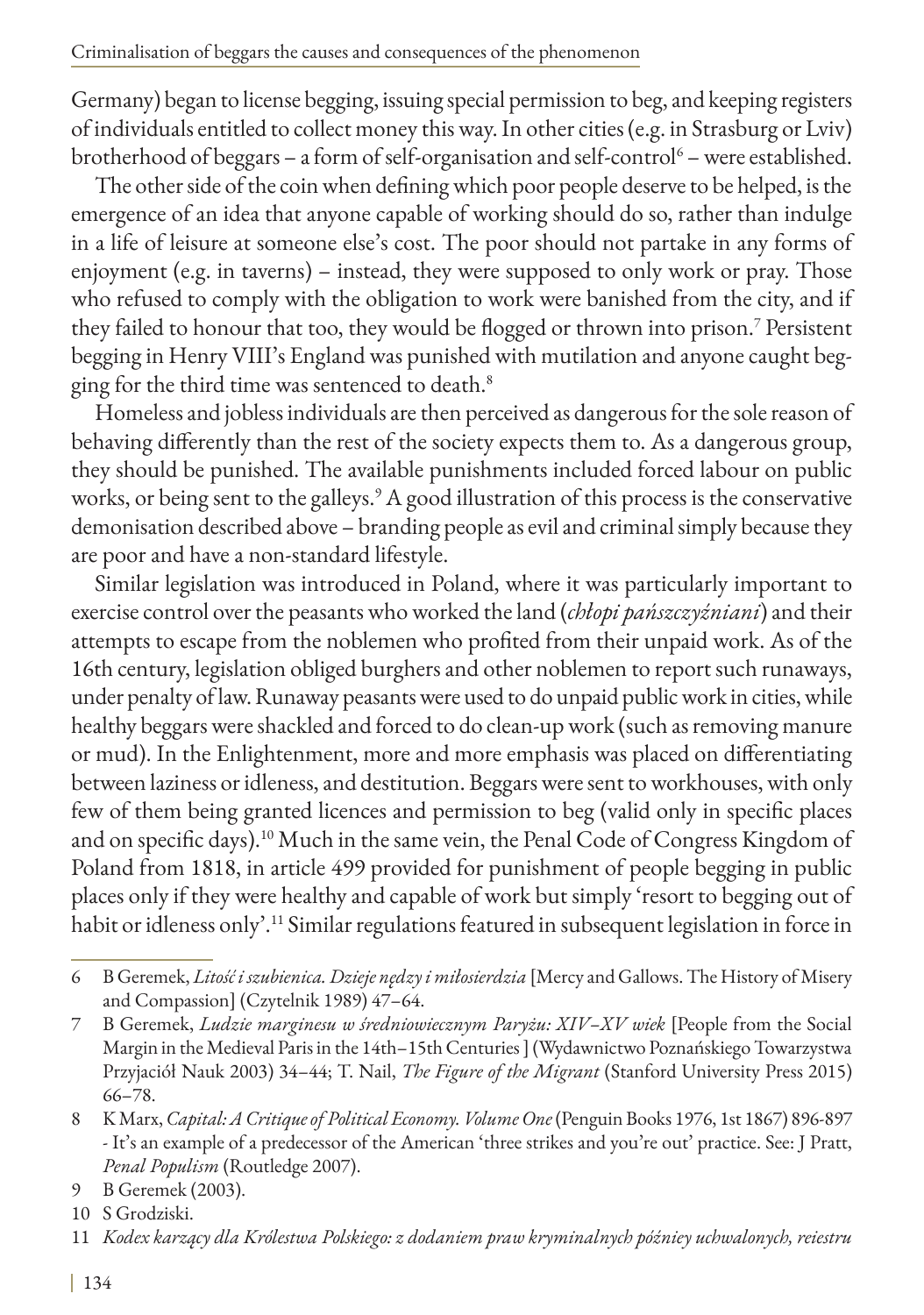the territory of Poland in the 19th century, whereby begging was punishable by custody or flogging.

In 1927 a Presidential Decree on combatting begging and vagrancy entered into force, whose Art. 25 introduced a punishment of up to 5 years' imprisonment for people who begged despite having enough means to survive. In the penal code of 1932, the wording had been changed and from then on 'bold and deceitful' begging was prosecuted (Art. 32 § 2).12 One form of combatting begging as a phenomenon was placing beggars in workhouses (on both a voluntary and obligatory basis) and poorhouses. Such initiatives were forms of control and quite often forced isolation.

The Second Republic of Poland struggled with a shortage of workhouses. In 1927, when the previously mentioned law came into force, there were only two, and new ones had hardly emerged before the Great Depression began at the turn of the 1920s and 1930s. In Warsaw and neighbouring areas, such houses first appeared only in 1933 and were called 'poor prisons' (*dziadowskie więzienia*). With their strict regime and mandatory detention of inmates, they had a lot in common with actual prisons. Anti–begging initiatives launched in Warsaw in the years 1933-1939 covered 5,817 persons who'd been sentenced by court to a stay in workhouses if they were capable of working (around 22% of cases) and poorhouses and hospitals if they were ill (around 30% of defendants). One-in-three of these people appeared in court multiple times (the record holders made 7 appearances). Generally it must be observed that anti-begging activities did not significantly contribute to reducing the scale of begging in Warsaw. What did change, however, was the character of it. As a result of police activity, beggars steered clear of city centre, and instead of begging on the streets they went from house to house, or formed circus troupes and singing ensembles to collect money.<sup>13</sup>

### **Punishability of begging in contemporary Polish law**

Art. 58 of the 1971 Petty Offences Code<sup>14</sup>, still in force today, combines the traditions of 19th century codes with the communist idea of forcing people to work.15 Penalties are

*porządkowego i alfabetycznego, przypisków wskazuiących artykuły związek z sobą maiące* [Criminal Code of the Polish Crown], (Natanson 1830, 1st 1818) 111.

<sup>12</sup> D Janicka, 'O zwalczaniu żebractwa i włóczęgostwa w II Rzeczypospolitej (1918–1939). Studium historycznoprawne' [On the Fight Against Beggary and Vagrancy within the Second Republic of Poland (1918–1939): A Legal and Historical Study] (2019) Archiwum Kryminologii 41, 1, 465–495 <<http://www.doi.org/10.7420/AK2019K>>.

<sup>13</sup> M Rodak, *Z dziejów stołecznych zmagań z żebractwem 1933–1939. Dom etapowy przy ul. Przebieg* [The History of the Struggles with Beggary 1933–1939 in the Polish Capital City. The Transitionary House on Przebieg Street] (2010) Studia Mazowieckie 5(1/2), 47–61.

<sup>14</sup> Obwieszczenie Marszałka Sejmu Rzeczypospolitej Polskiej z dnia 4 kwietnia 2019 r. w sprawie ogłoszenia jednolitego tekstu ustawy - Kodeks wykroczeń [Announcement of the Speaker of the Sejm of the Republic of Poland of 4 April 2019 regarding the publication of a uniform text of the Act - Petty offences code] (2019) JoL 821 with further amendments.

<sup>15</sup> In the 1980s in communist Poland there was legislation introducing the obligation of work. Interestingly,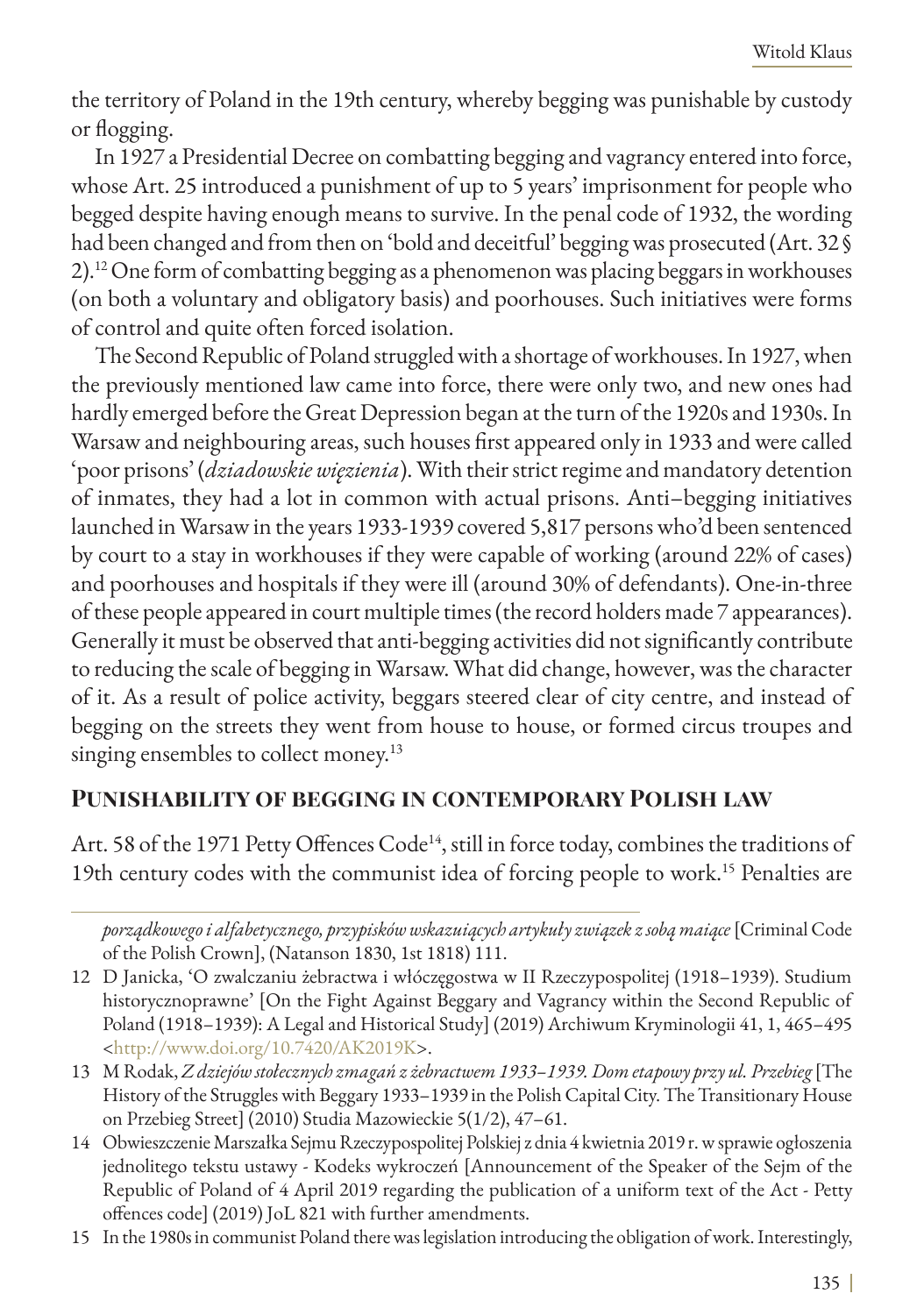applied to any person who begs despite having resources to get by or who is fit to work (Art. 58 § 1 of the Petty Offence Code). Begging is not limited to collecting money only, it is also accepting non-monetary donations, e.g. clothes or food. Begging is defined as a systematic activity based on appealing to people for support, rendering it, as it were, a source of income. It is also important to prove that the offender has means to support themselves (e.g. they receive a pension or other forms of social assistance, they have other income or live in a care facility which provides for their upkeep) or is capable of working.<sup>16</sup> The latter case raises an issue of the relationship between ability and willingness to work, and the impossibility of finding it, e.g. due to high unemployment. It is believed that lack of job opportunities is independent of efforts put into finding work and should not be used as a reason to punish a beggar.<sup>17</sup> It would seem that such circumstances are shared not only by people unable to find work because of high unemployment but also individuals who are victims of rampant discrimination on the labour market (affecting, for instance, Roma community) or those who cannot take up employment because they have no right to do so legally (such as is the case of undocumented migrants).

Anyone who begs in an insistent or fraudulent manner (Art. 58 § 2 of the Petty Offence Code) risks an even higher punishment. In this case the penalties are applied even if the person in question has no means of livelihood or is unable to work.<sup>18</sup> Wojciech Jankowski explains the rationale behind these grounds:

Insistence is when the offender forces themselves on another person and won't *stop asking for donations, making it impossible for them to walk by freely. The offender may also exhibit aggressive behaviour, persistence or even harass the donor, as well as act dismissively or threateningly towards a person who refuses to donate, even to the point of insulting them. The other characteristic trait, which is the fraudulent behaviour, aims to mislead the person that the offender* 

this only concerned men aged 18–45. Penalties were applied to any person who, being able to work, did not take up any employment within a period of 3 months and failed to register as a job seeker in a relevant office. Registered job seekers were delegated to work – it could be a selected enterprise, public work or an obligation to study. Avoiding registration or failure to do the assigned work could be penalised with up to 2 years' imprisonment. See Z Ostrihanska, I Rzeplińska, *Pasożytnictwo społeczne – stereotypy i fakty* [Social Parasitism – Stereotypes and Facts] (UW 1988) 72–77. Persons who were subject to this legislation were named by the authorities as 'social parasites', a term that perfectly exemplifies the goal of the legislation – control over a group of people who wanted to escape formal social control, back then executed by a totalitarian regime. See W Klaus, 'The Relationship Between Poverty, Social Exclusion and Criminality' in K Buczkowski, B Czarnecka-Dzialuk, W Klaus, A Kossowska, I Rzeplińska, A Kossowska, I Rzeplińska, *Criminality and Criminal Justice in Contemporary Poland: Sociopolitical Perspectives* (Ashgate 2015) 54.

18 Ibid.

<sup>16</sup> W Jankowski, T Grzegorczyk (eds), *Kodeks wykroczeń. Komentarz* [Code of Petty Offences. A Commentary] (Wolters Kluwer 2013).

<sup>17</sup> M Mozgawa (ed), *Kodeks wykroczeń. Komentarz* [Code of Petty Offences. A Commentary] (Wolters Kluwer 2009).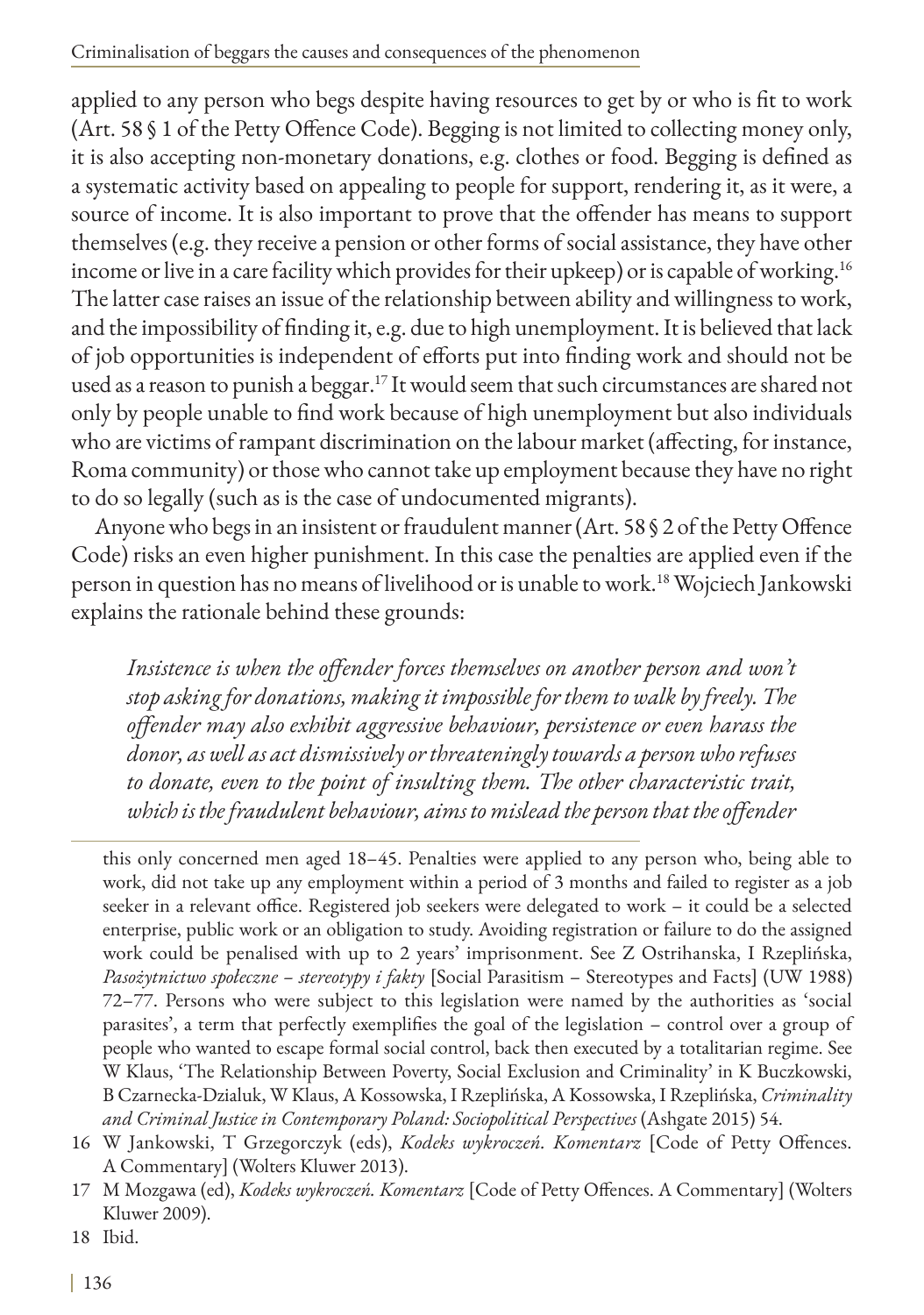*wants to receive money from. It may take the forms of acting to get sympathy, pretending to have an incurable condition or to have a family member who does, feigning disability, difficult family circumstances, pretending to be ill or disabled, etc.*<sup>19</sup>

The regulations seem to be in line with similar ones that were introduced in Austrian cities. Although they don't categorically ban begging, they expect the persons earning money by begging to conduct themselves appropriately. To illustrate these rules Eberhard Raithelhuber uses the term 'still and silent beggar'. First of all, the person asking for support needs to be of age. Second, they need to sit still in dedicated places (some parts of the city are out of bounds and it's forbidden to beg there) in a manner that does not compromise pedestrian or vehicle traffic. Finally, a person who is begging must not actively encourage people to support them, which means no asking, no chatting, no eye contact even. They are to sit quietly, with eyes downcast.<sup>20</sup> In other words, they should quietly and demurely wait for the handout that a rich person might graciously allow them to have, but under no circumstances should a passer-by feel put out or guilty for not supporting a person in need.

When it comes to Polish regulations, the catalogue of punishments drawn up with regard to begging is extensive. Starting from a reprimand, a fine (there seems to be little consideration for how a person who begs, i.e. is penniless, is supposed to pay the fine), through to restriction of liberty or even detention (anywhere between 5 and 30 days).

## **The purpose of criminalisation of beggary – geography of exclusion**

The aim of a provision banning begging is clear – it is to get rid of a 'problem' – not to solve it, but to rid of it, so that unwelcome and poor individuals do not spoil the impeccable aesthetic of city centres. There's no room for poverty in places like that, i.e. no room for the poor. Julia Wardhaugh coined the term 'geographies of exclusion' to appropriately name the phenomenon.<sup>21</sup> Here, criminal law is used as a tool of exclusion, to convey the fact of non-belonging to society.

As is clear from the above overview, the phenomenon of criminalising the poor is nothing new. However, there are new, law-based instruments, implemented in order to achieve the goal of dividing the urban space – with the view of making some of it accessible only to a selected group – the higher echelons of society. The lower, excluded classes, without access to these spaces, have been dubbed 'margizens' by Mark Schuilenburg.<sup>22</sup>

<sup>19</sup> W Jankowski, T Grzegorczyk (translation by the author).

<sup>20</sup> E Raithelhuber, 'The Stilled-Other of the Citizen: «Roma Beggars» and Regimes of (Im)mobility in an Austrian City', in T Magazzini, S Piemontese (eds), *Constructing Roma Migrants: European Narratives and Local Governance* (Springer 2019) 141, 146–147.

<sup>21</sup> J Wardhaugh, *Sub City: Young People, Homelessness and Crime* (Ashgate 2000) 102.

<sup>22</sup> M Schuilenburg, 'Citizenship Revisited: Denizens and Margizens' (2008) Peace Review: A Journal of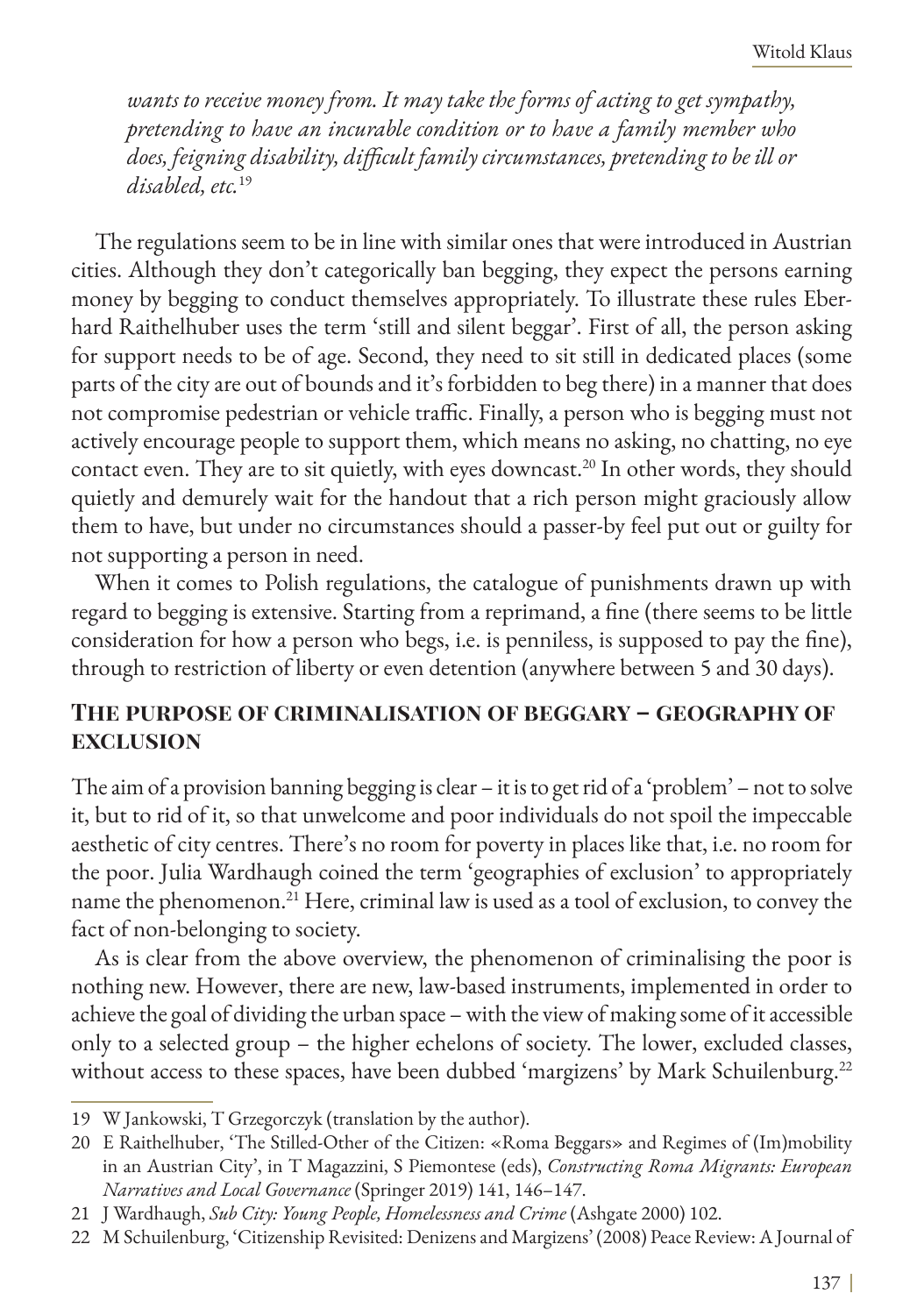Criminalisation of beggars the causes and consequences of the phenomenon

The term perfectly illustrates their place in society – on the margins, or preferably outside of them. Margizens and their problems are to be 'avisual' for the authorities and society.23

With the growth of neoliberalism, attitudes have shifted - it's no longer public authorities that are or should be responsible for supporting vulnerable communities. The order of the day is every man for himself – each person is exclusively responsible for their own fortunes as well as misfortunes. Following this logic, if you continue living in misery it must mean that you've made such a choice, prefer it that way or can't be bothered to do anything about it, otherwise you'd change your circumstances. Krzysztof,<sup>24</sup> who has been experiencing homelessness for the last 7 months, has this to say about the 'choice' of being homeless:

*It's not* [...] *a lifestyle choice, no. If it was a lifestyle choice, then nobody would want to work, don't know,* [they'd] *drop everything, throw some old rags on, or what not, some tatters and just walk the streets, begging, drinking, having fun, enjoying life. In reality* [...] *every day of my life and others' lives* [on the street] *is simply a fight for survival.* (Krzysztof)

People who are worse-off and socially excluded are perceived and depicted by neoliberal authorities and middle-class voters (as well as lower class, working and aspirational, who have bought into the rhetoric aimed against themselves) as an undeserving underclass, who just can't be bothered to work.<sup>25</sup> The alleged unwillingness to work is an tired trope that keeps reocurring regardless of place or mind-set – whether it's medieval Catholicism, communist Poland or a neoliberal globalised contemporary world. It is based on simple binaries – 'us' and 'them', where 'they' are refused membership of society and are undeserving of support. This occurrence is known as 'welfare nationalism'.26

Criminal provisions directed against begging have one more very important advantage. They can be applied how and when it's convenient. It's impossible to universally implement them, owing to tricky logistics, costs and uncertain results, as illustrated by

Social Justice 20(3), 358–365, <http://www.doi.org/10.1080/10402650802330238>; M Schuilenburg, *The Securitization of Society: Crime, Risk, and Social Order* (New York University Press 2015).

- 23 H van Baar, P Vermeersch, 'The Limits of Operational Representations: Ways of Seeing Roma Beyond the Recognition-Redistribution Paradigm (2017) Intersections: East European Journal of Society and Politics 3(4), 120–139, <<http://www.doiorg/10.17356/ieejsp.v3i4.412>>.
- 24 The quote was obtained during research conducted by the Author. The qualitative research involved 21 interviews with experts working with individuals experiencing homelessness and 37 interviews with homeless persons, of which 13 interviews were conducted with 15 Romanian Roma from Wrocław (including two dyads). All the names of the interviewees have been changed. The research was conducted within the research grant entitled 'Victimisation of the homeless in Poland' financed by the National Science Centre, Poland (application no. 2017/01/X/HS5/02035).
- 25 D Garland, *The Culture of Control: Crime and Social Order in Contemporary Society* (OUP 2001) 53–58.
- 26 V Barker, 'Nordic vagabonds: The Roma and the logic of benevolent violence in the Swedish welfare state' (2017) EJC 14(1), 120–139 [<http://www.doi.org/10.1177/1477370816640141](http://www.doi.org/10.1177/1477370816640141)>.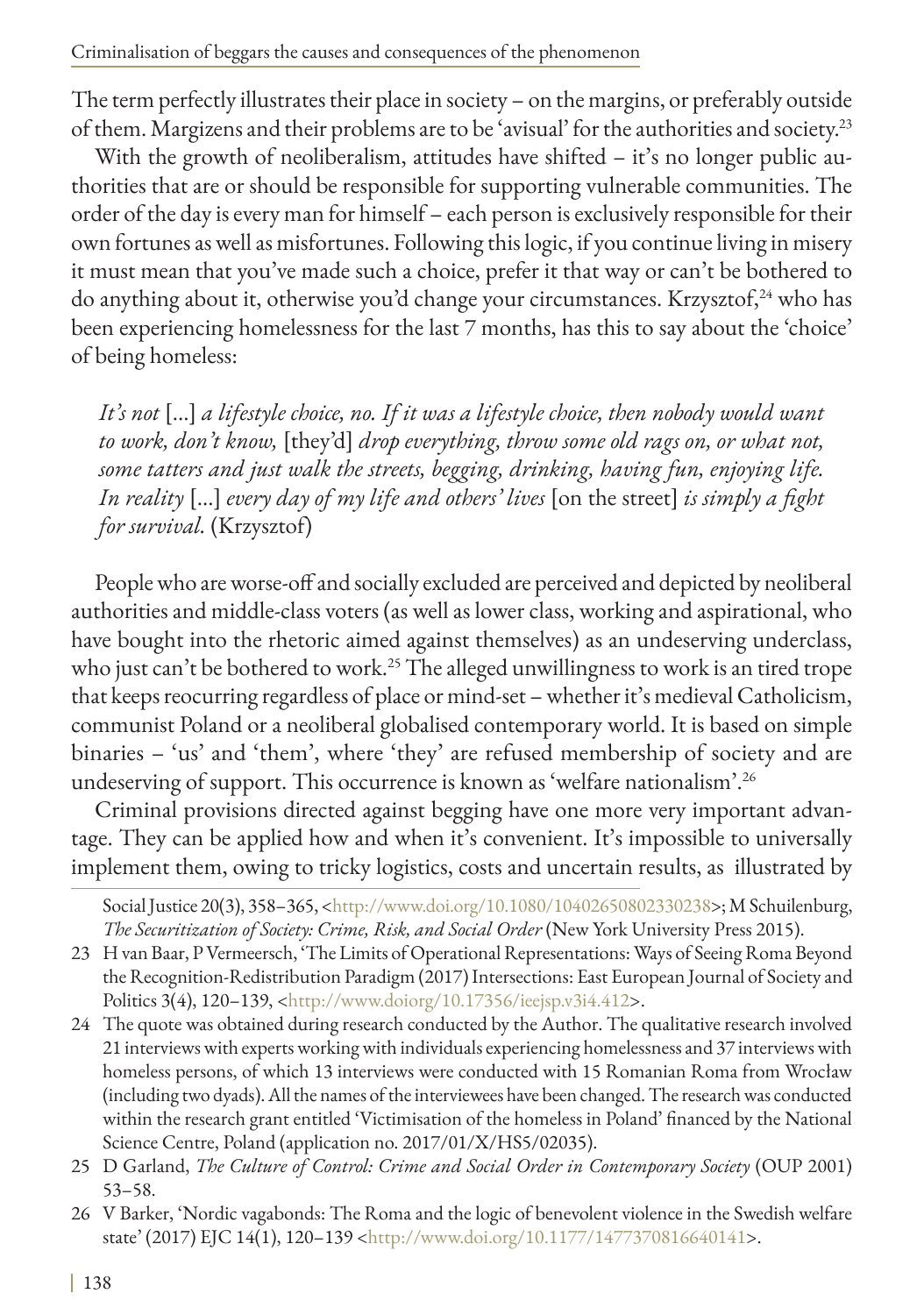the example of the fight against begging in the 1930s.<sup>27</sup> However, if the need arises, they can come in handy – the discretionary power can be helpful. It can also be used in a very selective way, e.g. against the Romanian Roma, who make their living begging on the streets. The absurdity of police interventions and a clear demonstration that they solve no problems whatsoever (if anything, they create even more issues) are perfectly illustrated in Lamita's (a Roma woman lived in the city of Wrocław) story:

*The police give us a 500 PLN fine and tell us we can't beg. We tell them we know we can't, but what can we do? We have no work, how are we supposed to live then? They don't care. And if they see that you have 10, 20 PLN, they will turn your pockets inside*  out, search everywhere. If they see money, they take it. [...] [On top of that they give you the ticket] *for 500 PLN. Not 50, or 100, no – it's 500 PLN straightaway*. (Lamita)

The law is used to intimidate and drive beggars away from public places. Sometimes it's done in a very curt manner, like in the incidents recounted by Mundra, which are nothing less than harassment.

*Often, we would be taken to the police station or searched on the street, and they would take the money, all of it.* [...] [At the station] *they would keep us from morning till evening.* (Mundra)

The example of Polish cities suggests that begging is mainly undertaken by Roma people from Romania or other countries, with Polish Roma unlikely to engage in the activity. Poles affected by homelessness beg rarely (although exceptions happen), more often resorting to other strategies, e.g. in cities they 'help' to find a parking spot or offer to 'keep an eye' on a parked car. Collecting money on public transport may happen, though seldom. If there is a group collecting money at train stations or on the streets in city centres, their members will often be youngsters, not necessarily affected by poverty. Often, they inform openly that they need the money 'for beer' or other pleasures and have become an element of urban folklore, engaging in the activity more for fun, than anything else. Also, they are not targeted by the police or municipal wardens, who do not chase them away.

## **Conclusions**

In order to initiate the process of criminalising the homeless, they first need to be depicted as dangerous deviants who disrupt social order. Creating deviants<sup>28</sup> helps authorities to maintain order, because *the deviant does not threaten the order, rather the deviant* [...] *helps to shore up order. Othering, then, is a key process which maintains order*. 29

<sup>27</sup> M Rodak.

<sup>28</sup> HS Becker, *Outsider: Studies in the Sociology of Deviance* (The Free Press 1966).

<sup>29</sup> J Young 6.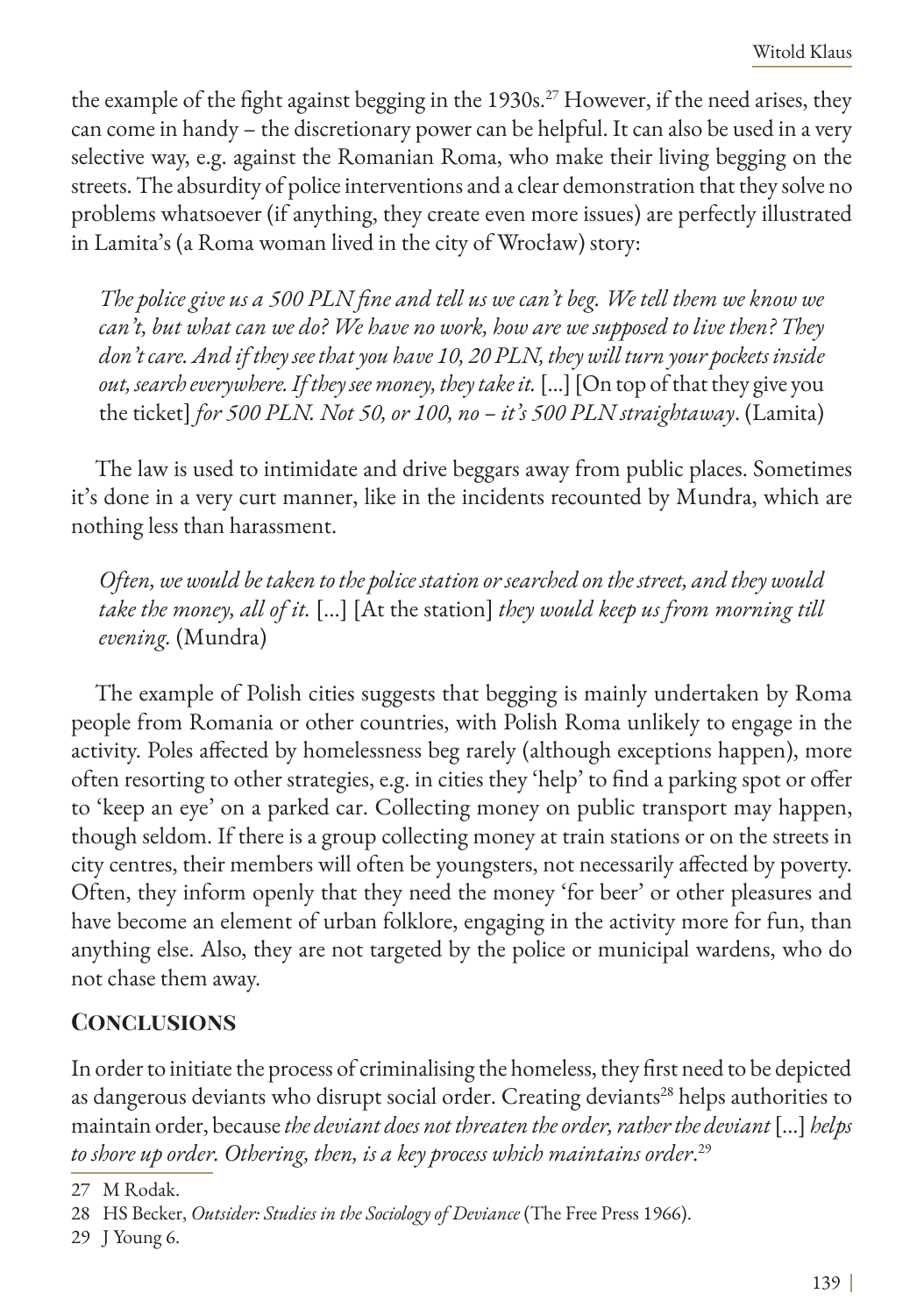The group that suffers the most in the process are the poor. As Julia Wardhaugh points out, they are both invisible and highly visible. Visible when they need to be removed, shouldering the blame for violating public order. And invisible when they are in need or require support to lift themselves out of abject poverty, a continuous predicament that they aren't able to end without assistance.<sup>30</sup> Criminal law is of no use here and cannot solve any of social problems – an observation made by Juliusz Makarewicz in one of his esteemed classics is as true as ever.<sup>31</sup>

## **References**

# **Literature**

- Baar van H, Vermeersch P, 'The Limits of Operational Representations: Ways of Seeing Roma Beyond the Recognition-Redistribution Paradigm' (2017) Intersections: East European Journal of Society and Politics 3(4), 120–139, <[http://www.doiorg/10.17356/](http://www.doiorg/10.17356/ieejsp.v3i4.412) [ieejsp.v3i4.412](http://www.doiorg/10.17356/ieejsp.v3i4.412)>.
- Barker V, 'Nordic vagabonds: The Roma and the logic of benevolent violence in the Swedish welfare state' (2017) EJC 14(1), 120–139 <[http://www.doi.](http://www.doi.org/10.1177/1477370816640141) [org/10.1177/1477370816640141](http://www.doi.org/10.1177/1477370816640141)>.
- Becker HS, *Outsider: Studies in the Sociology of Deviance* (The Free Press 1966).
- Garland D., *The Culture of Control: Crime and Social Order in Contemporary Society* (OUP 2001).
- Geremek B, *Litość i szubienica. Dzieje nędzy i miłosierdzia* [Mercy and Gallows. The History of Misery and Compassion] (Czytelnik 1989).
- Geremek B, *Ludzie marginesu w średniowiecznym Paryżu: XIV–XV wiek* [People from the Social Margin in the Medieval Paris in the 14th–15th Centuries] (Wydawnictwo Poznańskiego Towarzystwa Przyjaciół Nauk 2003).
- Grodziski S, *Ludzie luźni. Studium z historii państwa i prawa polskiego* [The Vagabonds. The Study of the History of the Polish State and Law] (UJ 1961).
- Janicka D, 'O zwalczaniu żebractwa i włóczęgostwa w II Rzeczypospolitej (1918–1939). Studium historycznoprawne' [On the Fight Against Beggary and Vagrancy within the Second Republic of Poland (1918–1939): A Legal and Historical Study] (2019) Archiwum Kryminologii 41, 1, 465–495 <http://www.doi.org/10.7420/AK2019K>.
- Jankowski W, Grzegorczyk T (eds), K*odeks wykroczeń. Komentarz* [Code of Petty Offences. A Commentary] (Wolters Kluwer 2013).
- Kamler M, *Złoczyńcy. Przestępczość w Koronie w drugiej połowie XVI i pierwszej połowie XVII wieku (w świetle ksiąg sądowych i miejskich)* [The Villains. Criminality in the Polish Crown in the Second Half of the 16th and the First Half of the 17th Century (in the Light of Archives from Courts and Magistrates)] (Neriton 2010).

<sup>30</sup> J Wardhaugh 91–93.

<sup>31</sup> J Makarewicz, *Zbrodnia i kara* [The Crime and the Punishment] (H Altenberg Księgarnia Wydawnicza 1922) 148–149.